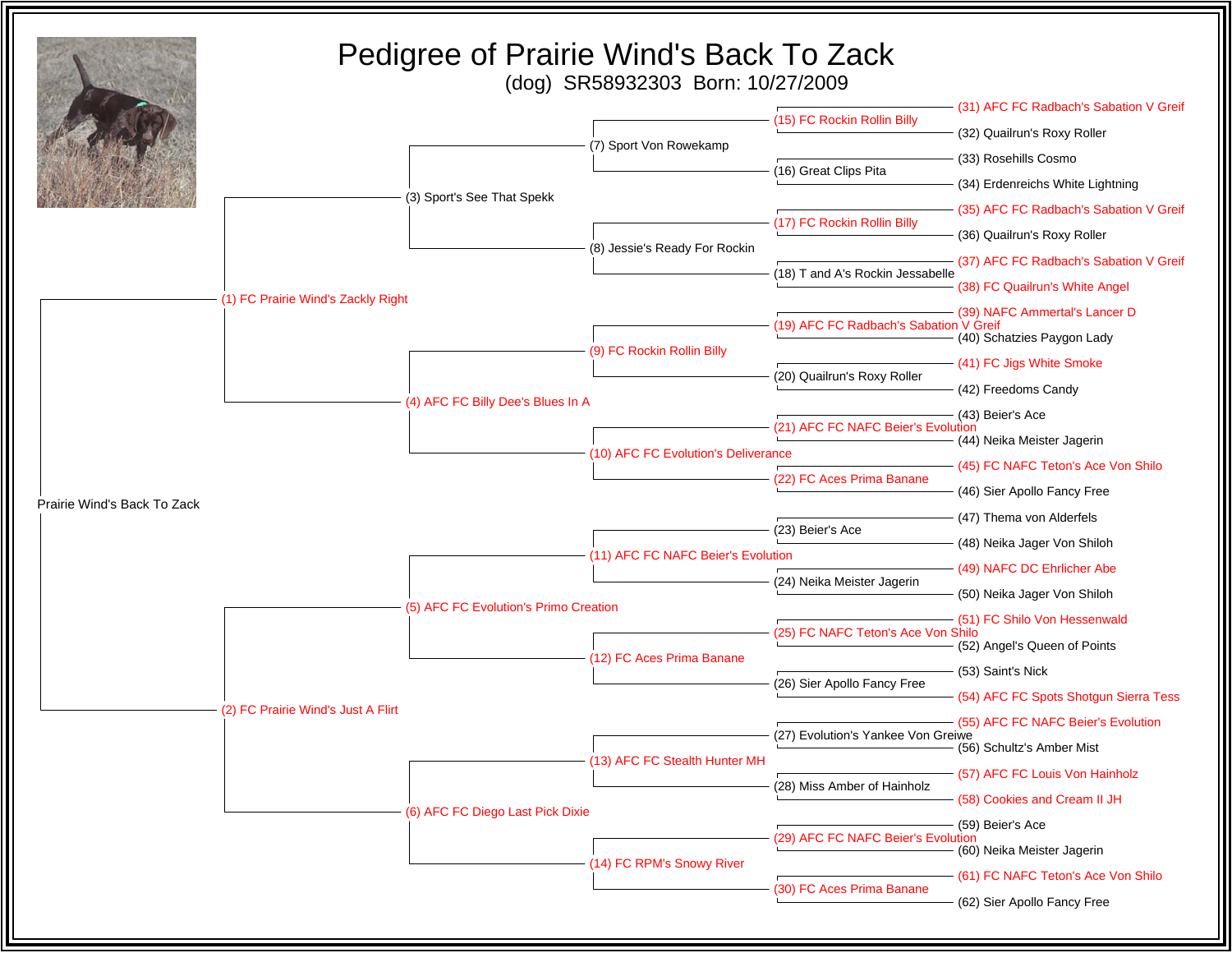## Highlights of Animals in Pedigree of Prairie Wind's Back To Zack

- (1) FC Prairie Wind's Zackly Right 2008 NGSPA Hungarian Partridge All-Age Champion 2009 NGSPA Region 8 OAA Runner-Up
- (2) FC Prairie Wind's Just A Flirt 2009 NGSPA Rocky Mountain Championship OSD Runner-Up 2009 NGSPA Rocky Mountain ASD Runner-Up
- (3) Sport's See That Spekk 2006 NGSPA Region 8 All-Age Champion 2006 NGSPA Chukar All-Age Champion 2005 NGSPA All-Age Dog of the Year 2005 NGSPA Region 12 All-Age Champion 2004 NGSPA Chukar All-Age Runner-Up Champion 2004 NGSPA Region 12 All-Age Champion 2003 NGSPA Region 8 All-Age Champion
- (5) AFC FC Evolution's Primo Creation 1995 Gun Dog of the Year
- (9) (15) (17) FC Rockin Rollin Billy 1997 NGSPA National Runner-Up Champion
- (11) (21) (29) (55) AFC FC NAFC Beier's Evolution 1985 National Amateur Field Champion 1986 National Gun Dog 1987 All Age Field Trial Dog of the Year 1993 Field Sire of the Year (2 way tie) 1995 Field Sire of the Year 1996 Field Sire of the Year 1996 Dual Sire of the Year1997 Hall of Fame
- (12) (22) (30) FC Aces Prima Banane 1987 Open Gun Dog of the Year 1993 Field Dam of the Year (5 way tie)
- (13) AFC FC Stealth Hunter MH 1995 Amateur Gun Dog of the Year
- (14) FC RPM's Snowy River 1995 All Age Field Trial Dog of the Year
- (19) (31) (35) (37) AFC FC Radbach's Sabation V Greif 1985 Open Gun Dog of the Year